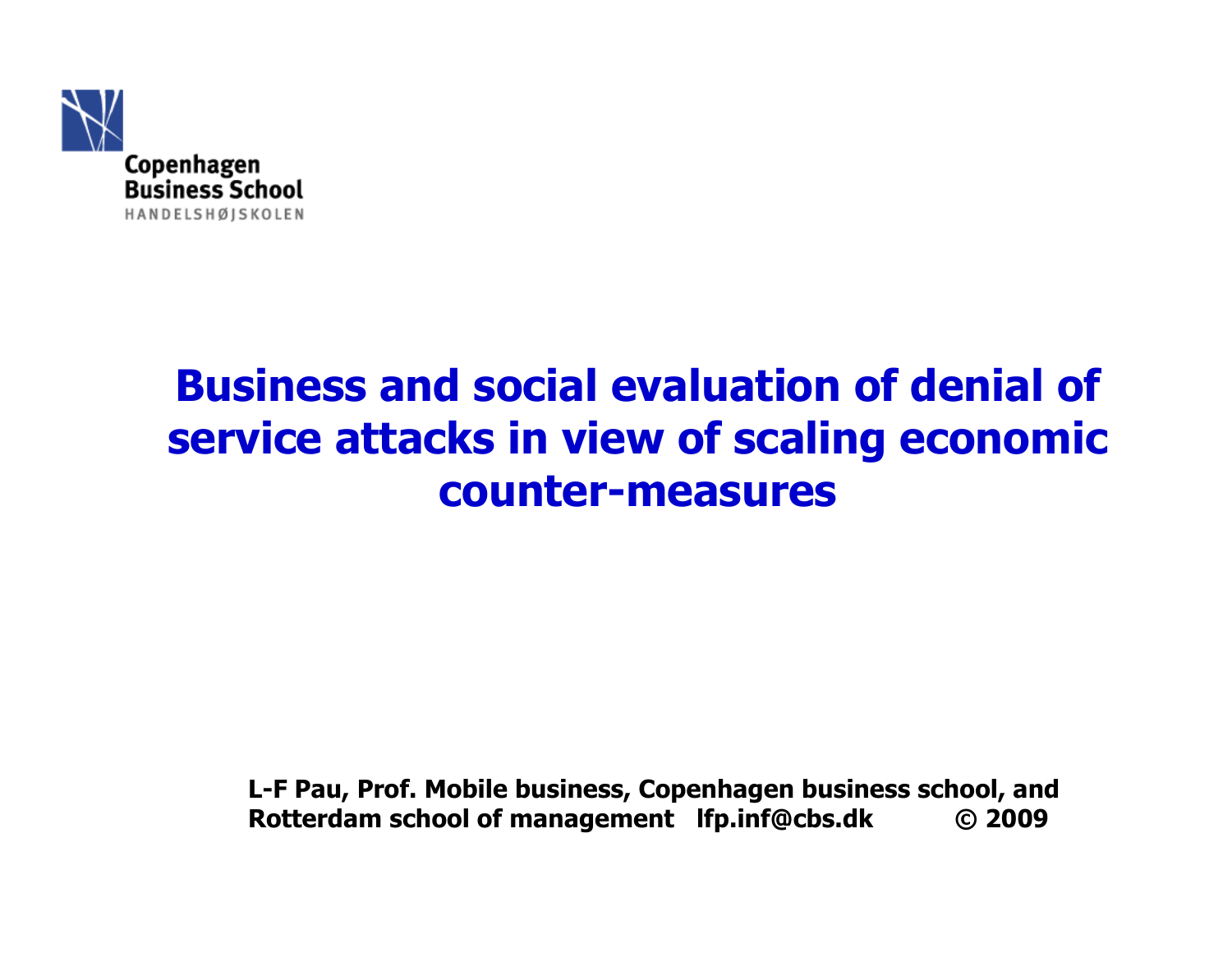



- To take a total economic and social view in the assessment of damages from cyber-warfare attacks on a society or business target;
- $\bullet$  Consider that the target has a diversity of assets included in a portfolio, each with varying life-cycles, and that any attack affects the overall value and sustainability of the portfolio;
- Analyzing over time the economic, business, and social implications of denial of service and distributed DoS attacks, aiming at asset preservation;
- Providing an analytical basis for legal or policy driven dissuasive, retaliation or compensation/ restoration actions, using common law "tort" principles.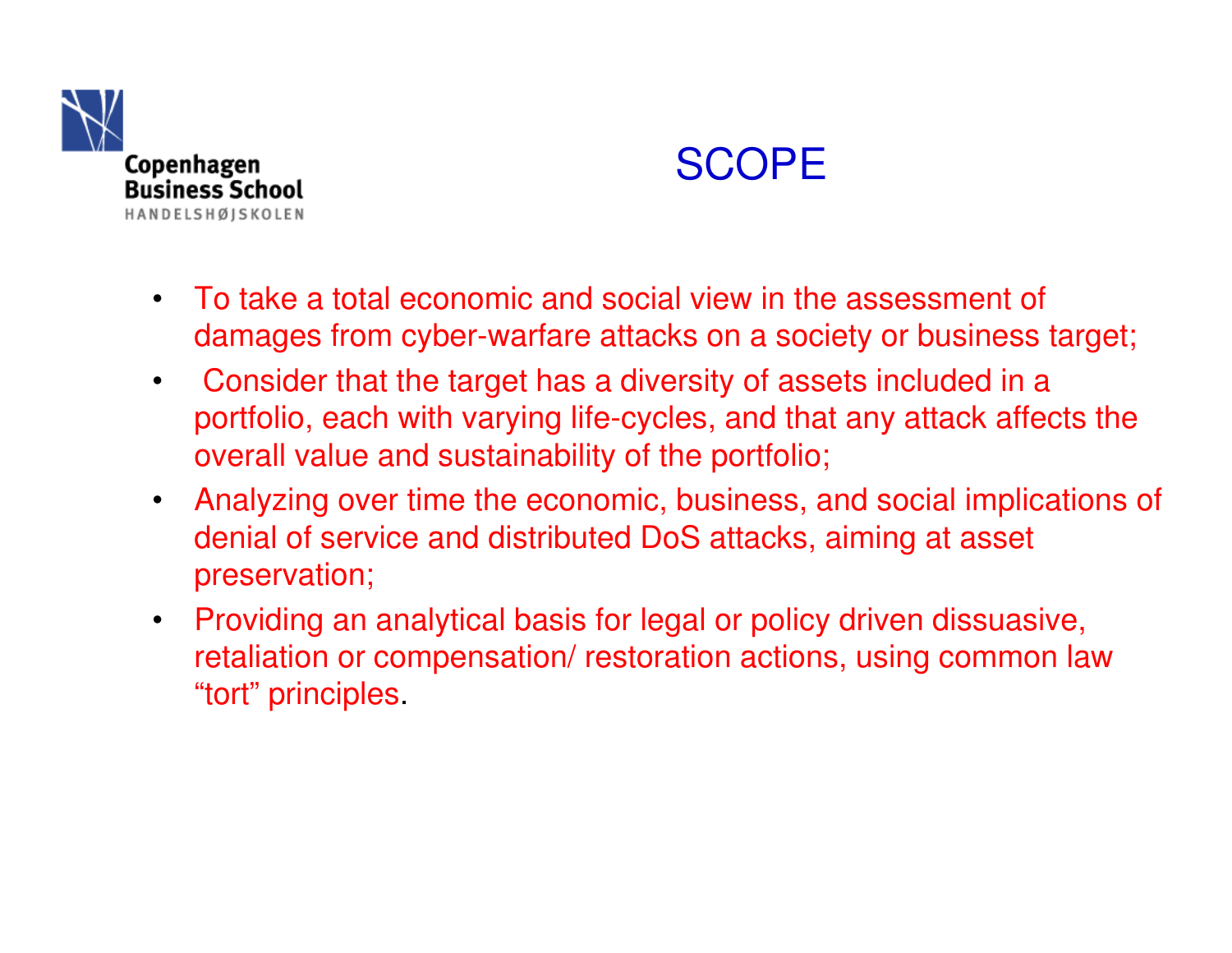

## APPLICABILITY OF THE METHOD

- $\bullet$ The DoS/DDoS attack affects a *finite* number of supply or service chains, where consequences can be identified and sized; thus attacks at a national level normally are out of scope
- • Retaliation assumes the existence of formal agreements or contracts reaching to parties in the jurisdiction or economlc sphere of the attacker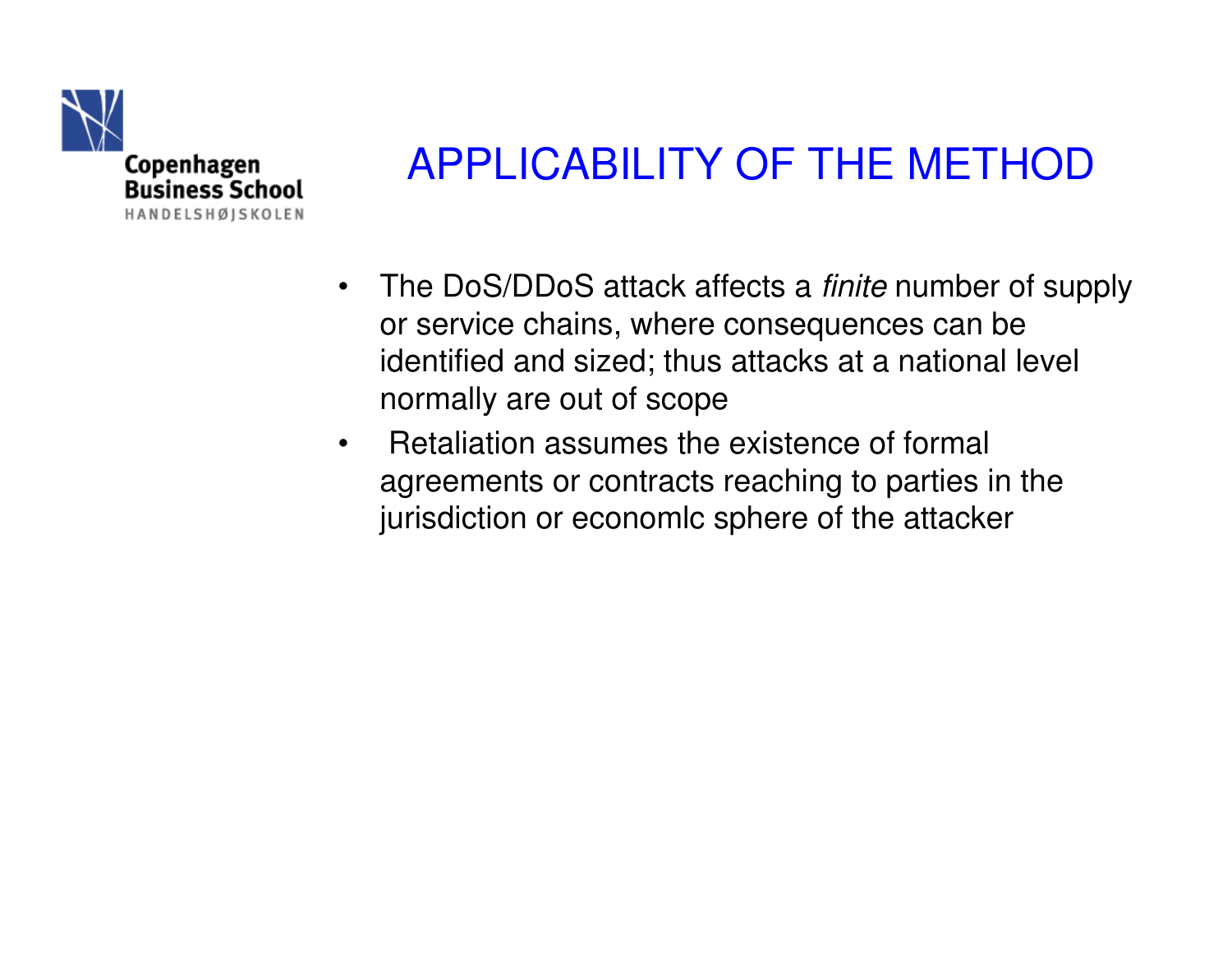

# APPROACH (1) : DYNAMICS

- •Argument: Traditionally the damage assessment has been considered "binary" and limited in time, in that the target was considered to be rendered totally dysfunctional until full restoration of its information and communication capabilities. Vice-versa, sometimes, the replacements made to infrastructure damaged by the attack will be less obsolete leading to better future robustness.
- •Approach : Use time preference dynamics applied together to the<br>incremental manaton: flave and time dependent eanshilty loyels incremental monetary flows and time dependent capability levels,needed for:
- •short term partial restoration of capabilities,
- •long term investments to rebuild capabilities,
- • the usability of the capabilities of the target and the linked parties after an attack.

NB: In economics, time preference (or "discounting") pertains to how large a premium a user will place on usage nearer in time over more remote usage.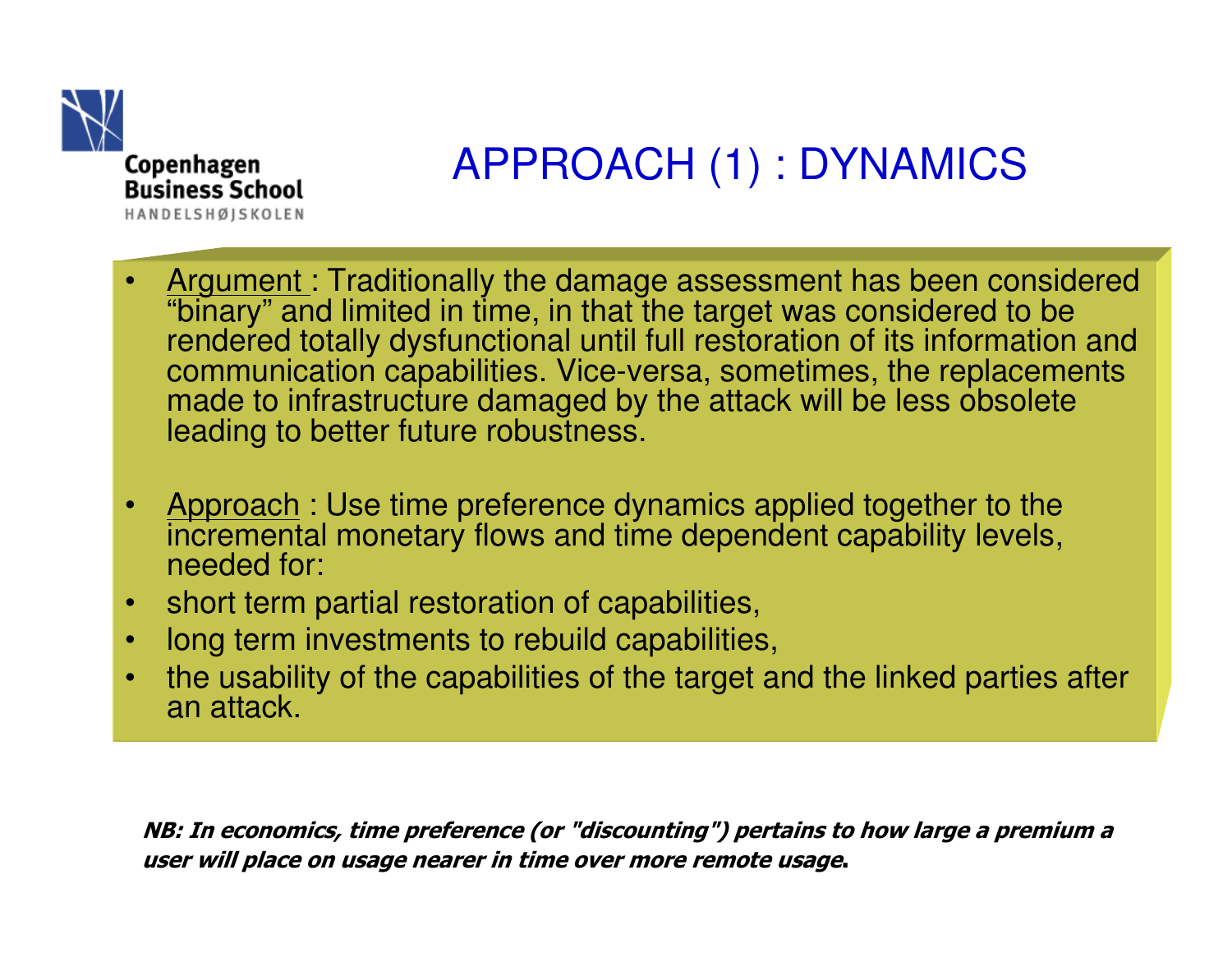

#### APPROACH (2) : TANGIBLE AND INTANGIBLES

Argument : Lessons learnt tell us that other organizational, physical, human and social capabilities are to be counted as representing often larger collateral damage of the attacks; their restoration eventually takes quite some time, especially if the surrounding society does not have enough technology and civil defence means/ skills in place.

Approach: Cost-benefit analysis allows to bundle into the internal rate of return both tangible and some intangible effects.The internal rate of return expresses the time preference on tangible and intangible assets , old and new, which gives a break even net present value over the long term.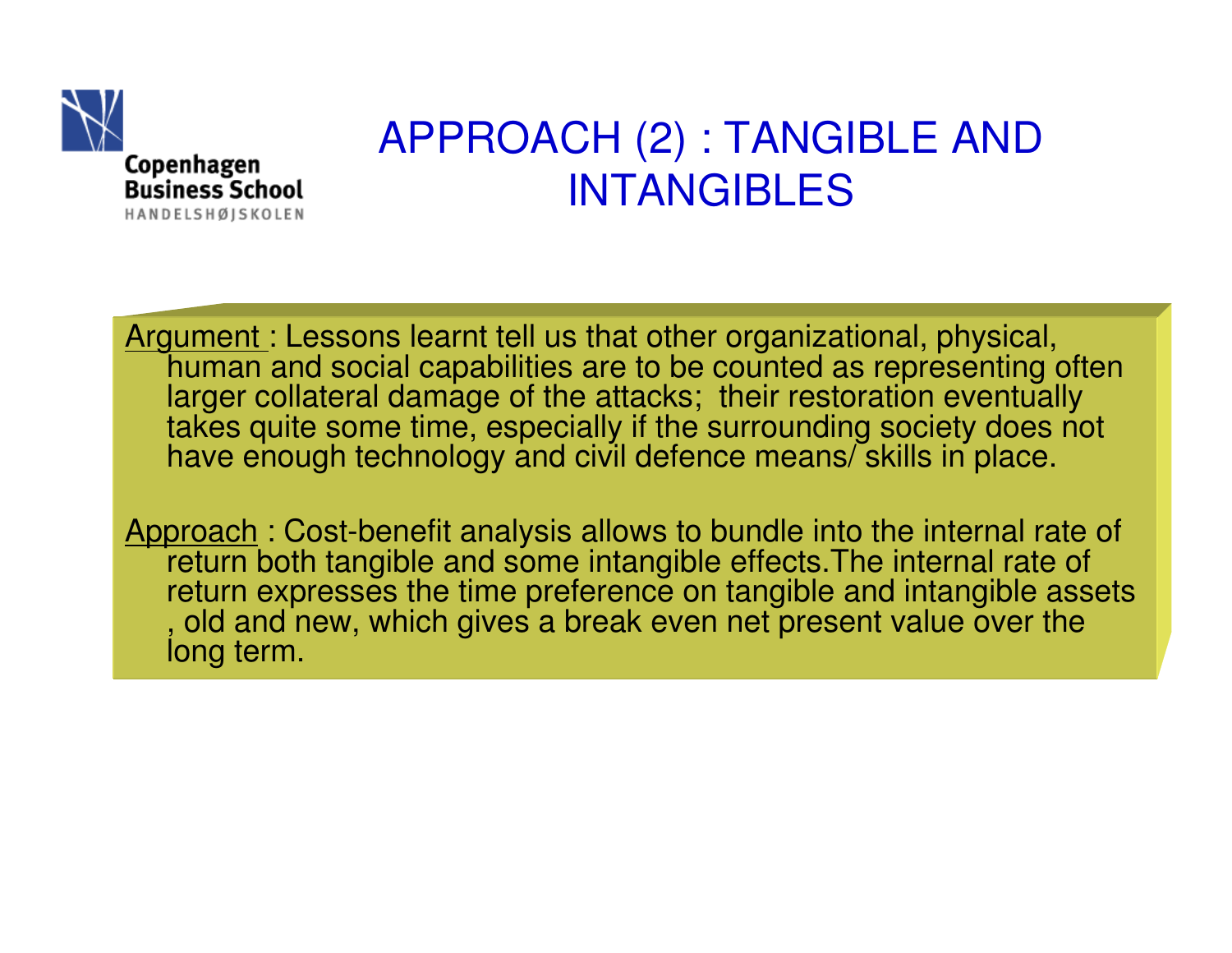

#### APPROACH (3) : MODELING THE DoS / DDoS ATTACK

Argument: Obviously only the exact attack method and protocol(s) allow for modeling; however, in terms of impact, macro-level approximations by known or tailored distributions already provide a good basis

Approach : Brownian shock diffusion models with catalogued parameters, linked to an attack affecting the command and control node of the society or business target, which have their normal long term equilibrium return rates.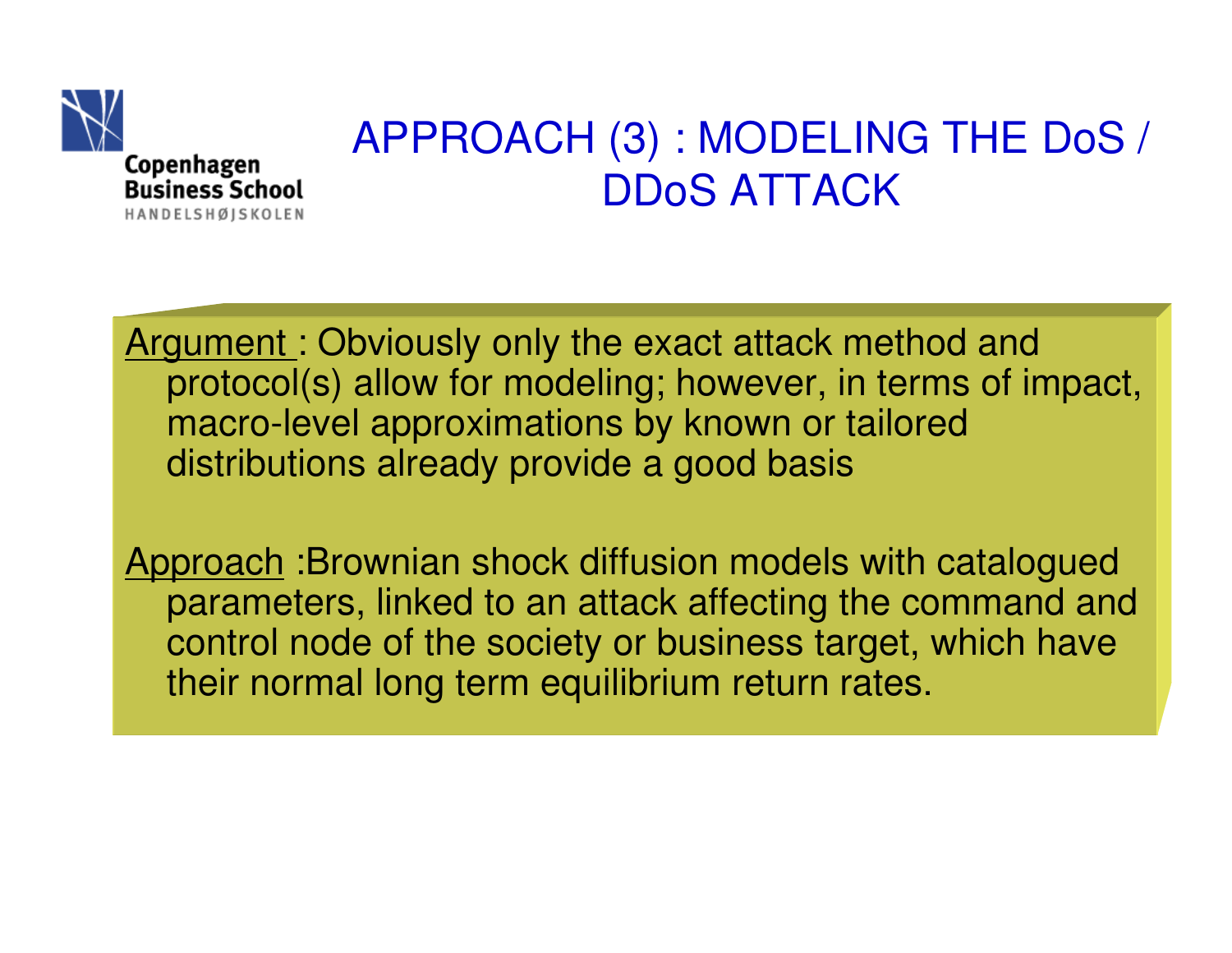

## KEY PARAMETERS

- $\bullet$ Mission critical aspects: time increment for the attack, and capabilities adjustment periods
- $\bullet$  Business or process dependencies: explicit dependency levels, with lags, between the target and downstream users of its' capabilities
- $\bullet$  Emergency management: time horizon to rebuild and possibly improve on the asset's capabilities
- $\bullet$ Economic / Business / Social : Equilibrium time preference for the tangible and intangible assets
- $\bullet$ Policy making: intensity of the feedback force towards the equilibrium time preference
- $\bullet$ Investment willingness: Capital for rebuilding and improving capabilities
- $\bullet$ • Risk tolerance : volatility of the time preference fluctuations on capabilities and their restoration (Brownian )
- $\bullet$ Finance: maturity dependent interest rate curve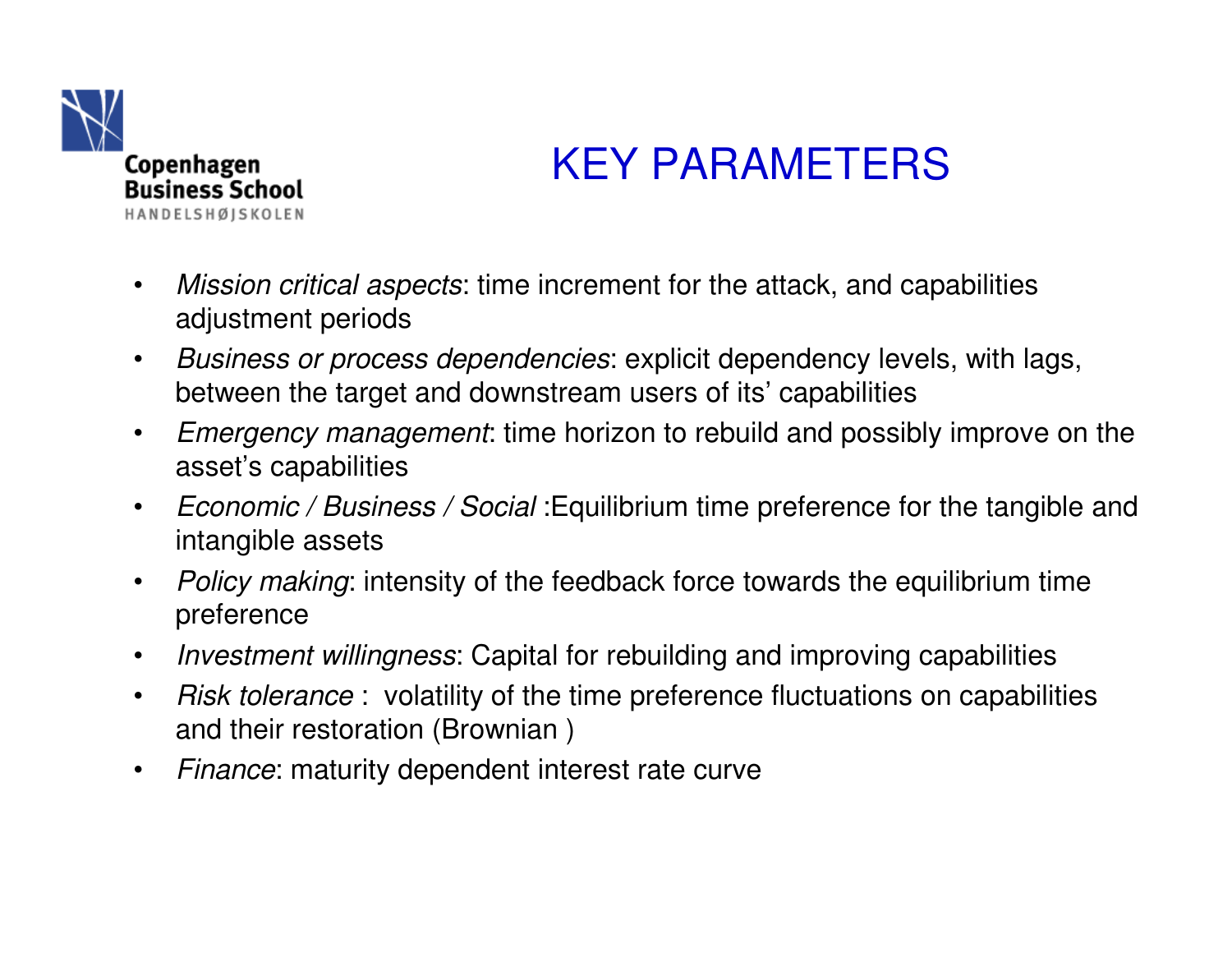

# ILLUSTRATIVE CASE

Illustrative case: a data centre in a company supporting all divisions and some customers

- IT and COMs scrap value of 10 MEuros $\bullet$
- company turnover of 500 MEuros/year; dependent client capabilities of 500  $\bullet$ MEuros /year (contingent liabilities)
- equilibrium time preference is equivalent to the company's net operational  $\bullet$ profit margin from operations of 50 %/year
- attack at t=0 for 1 hour; the target wants perceptually all measures to be  $\bullet$ taken for immediate recovery of the data centre
- $\bullet$ minimum nominal restoration time of  $TK = 3$  months
- Analysis results (for chosen parameters, with possible sensitivity analysis):
- $\bullet$  the initial long term investments needed to recoup supplies and capabilities can be estimated at about 235 M Euros
- half of the overall capability is only restored at time 0,5/ (1,2-VA/3) which  $\bullet$ can be longer than 3 months for some values of tolerated usage risk volatility VA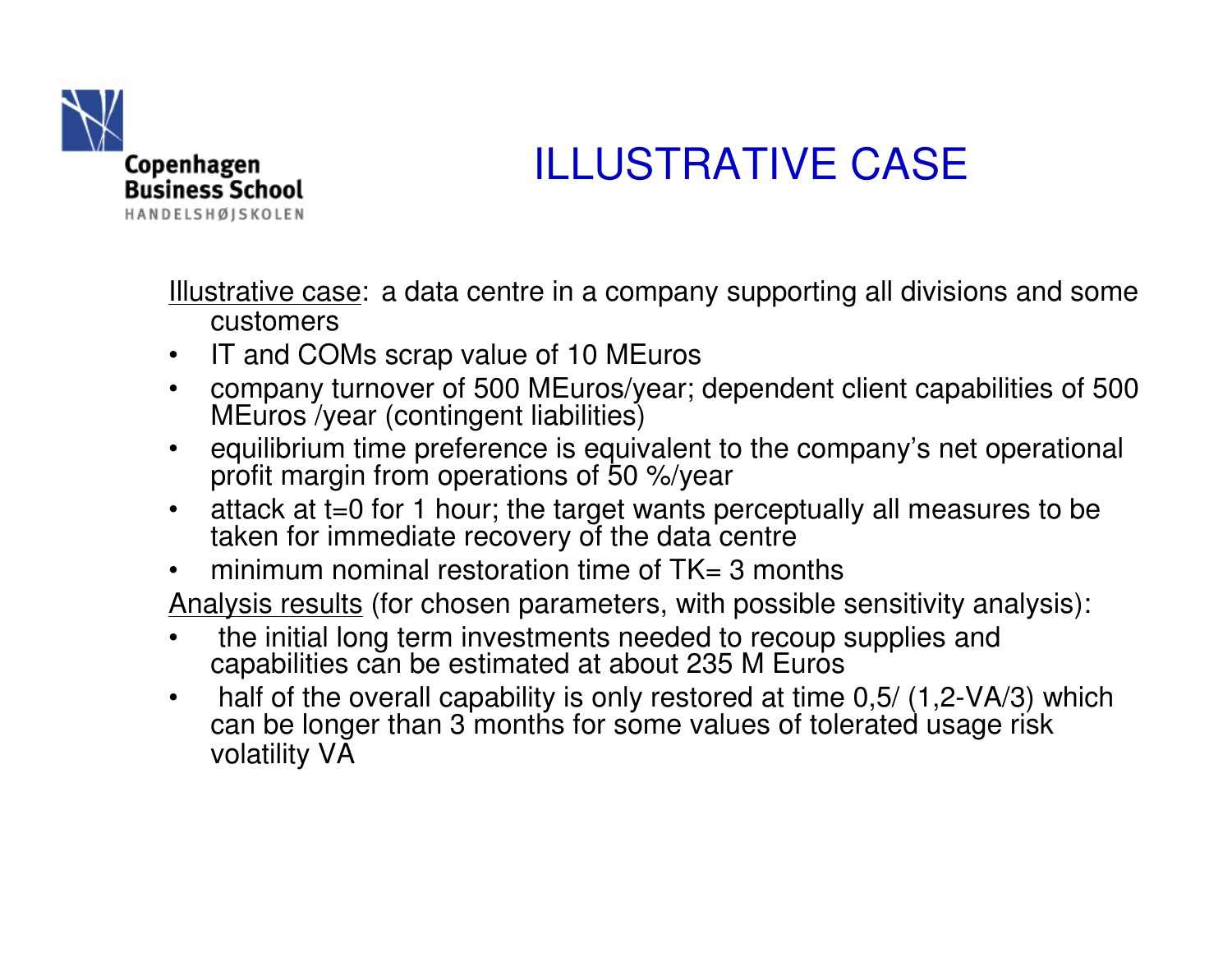

## APPLICATIONS

## • Public services

Case : minimal public transport service under employee strikes; use for negotiations

#### • Company products and services

Case: corporate DoS/DDoS liability insurance estimate for CRM provider

## • Loss of shared infrastructure

Case : attack on 3G operator BSC with partial recovery via other operator(s); use of intercarrier settlement contracts

## • Technology providers

Case : discussion on sharing attack profiles between a technology provider and its customers, to determine investments in protection against DoS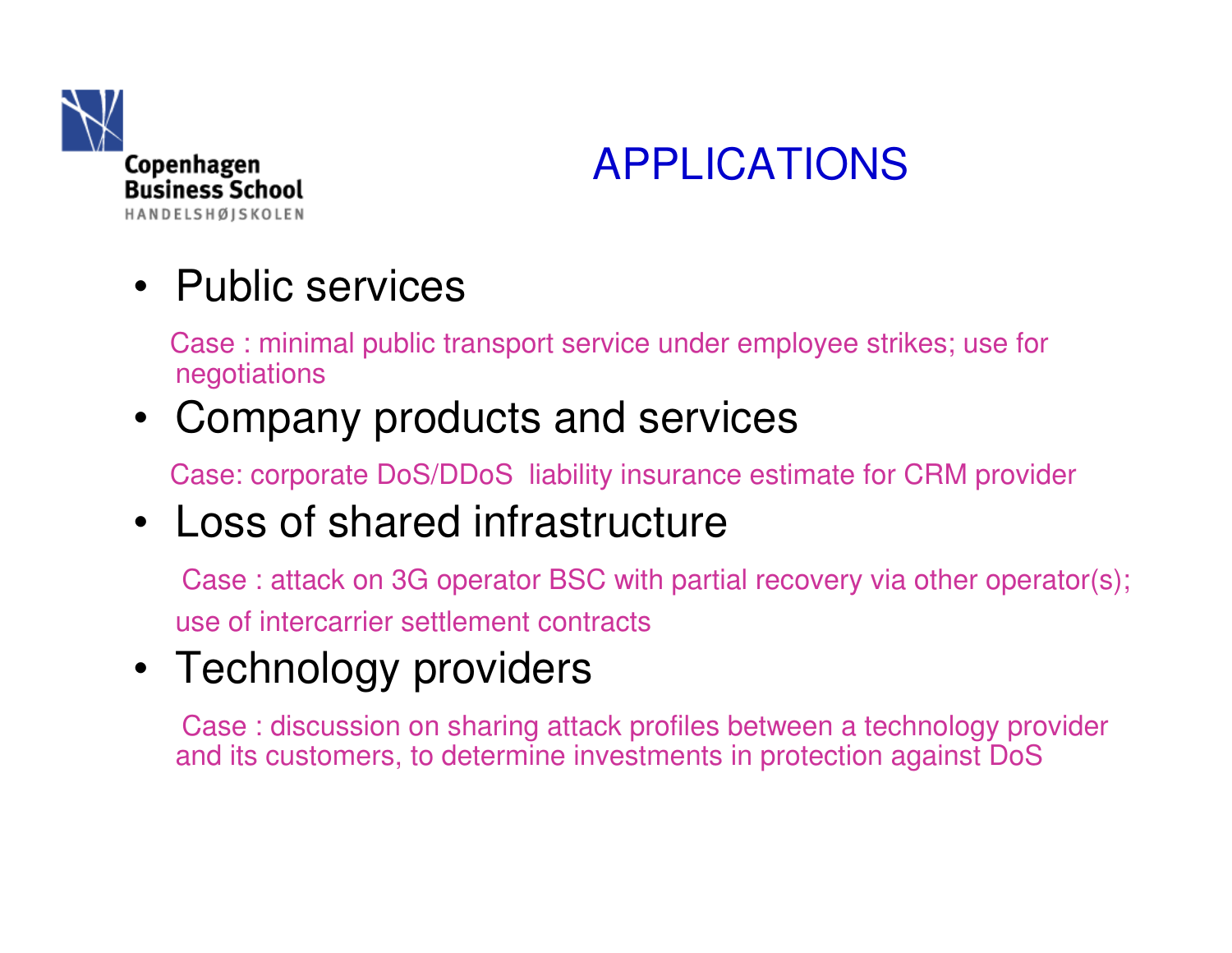

#### DENIAL OF SERVICE IMPACT ANALYSIS USAGE PROCESS

- •• **\*\*** Dissuasive process: preemptively to a denial of service, by policy makers or companies, to announce that these claims would be raised if an attack occurs. The policy makers or companies may not have evidence yet or from past cases to identify the attackers, but may communicate to make such a categorization of attackers credible and visible to attackers .
- •• **\*\*\*** Retaliation process: if the attackers are traced and identified by technical and/or judicial means, or if strong assumptions and partial evidence exist (e.g. from IP addresses, software code structure, software forensics, etc…), legal or forceful retaliation would be done for the same size of claims against direct or indirect interests of the attackers.
- •• <u>\* Compensation / Recovery process</u>: if the attackers are traced and identified by judicial means, and can be put on trial, this process would use the contradictory damage assessments as normally done in a judicial court procedure.
- • There is of course a fourth process, which is to ignore attacks, keep silent, not exchange data, and not to sue, often for "image» and brand impact reasons.